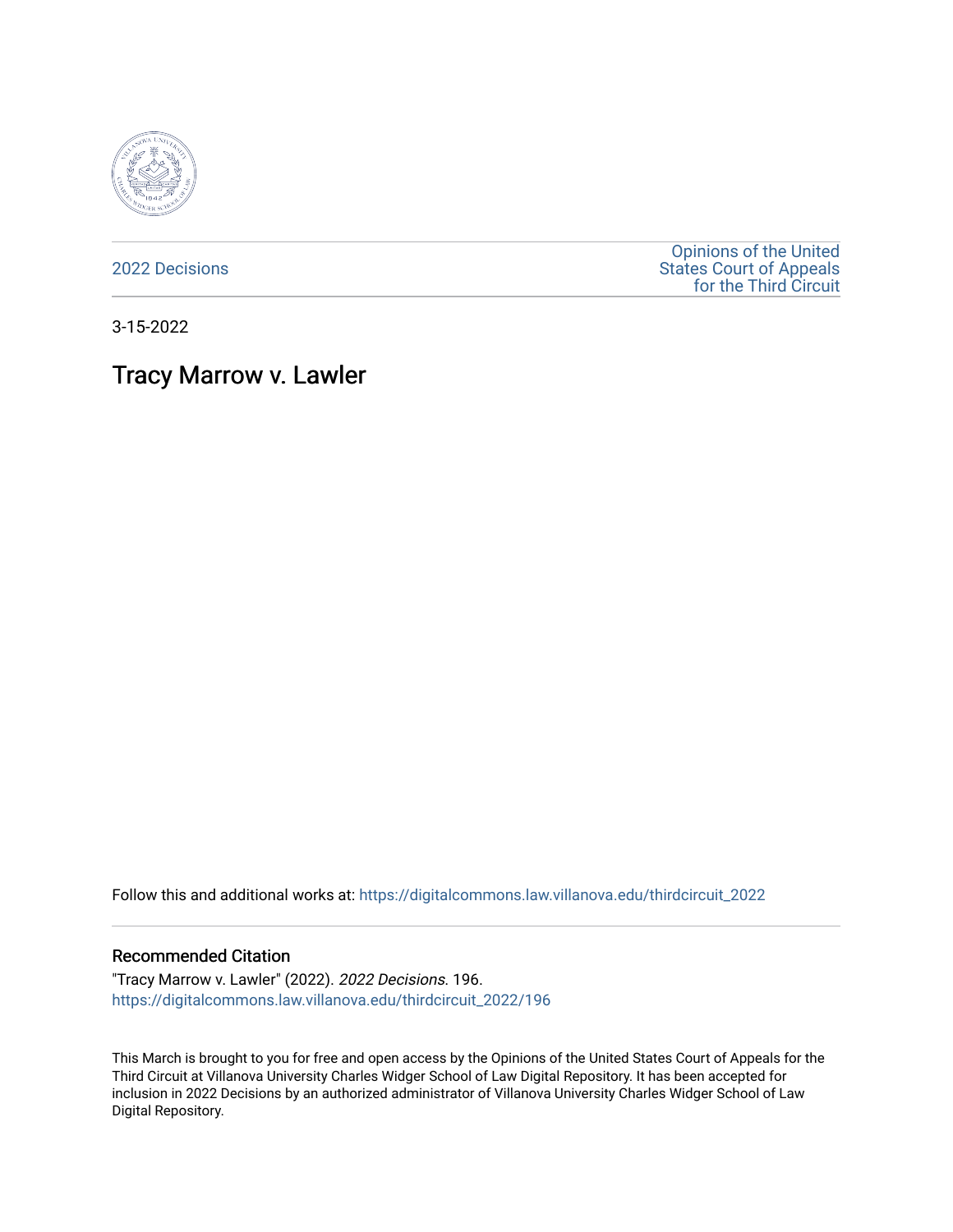## **NOT PRECEDENTIAL**

## UNITED STATES COURT OF APPEALS FOR THE THIRD CIRCUIT

\_\_\_\_\_\_\_\_\_\_\_

No. 21-2063 \_\_\_\_\_\_\_\_\_\_

TRACY MARROW, a/k/a Reginald Hawkins a/k/a Jeffrey Boyd, Appellant

v.

SUPERINTENDENT LAWLER, SCI-Huntingdon; GRANLUND, Unit Manager; MRS. GRANLUND; ROSE A. MCKINNEY, Records Room Employee; MS. MARHELKO; MRS. SUSAN WOLFE, Records Room Employee - SCI-Frackville; SUPERINTENDENT BRITTAIN; KIMBERLY A. BARKLEY

\_\_\_\_\_\_\_\_\_\_\_\_\_\_\_\_\_\_\_\_\_\_\_\_\_\_\_\_\_\_\_\_\_\_\_\_

On Appeal from the United States District Court for the Middle District of Pennsylvania (D.C. Civil Action No. 1-19-cv-01690) District Judge: Honorable Sylvia H. Rambo

\_\_\_\_\_\_\_\_\_\_\_\_\_\_\_\_\_\_\_\_\_\_\_\_\_\_\_\_\_\_\_\_\_\_\_\_

Submitted Pursuant to Third Circuit LAR 34.1(a) February 9, 2022 Before: GREENAWAY, JR., PORTER and NYGAARD, Circuit Judges

> (Opinion filed: March 15, 2022) \_\_\_\_\_\_\_\_\_\_\_

> > OPINION\* \_\_\_\_\_\_\_\_\_\_\_

PER CURIAM

<sup>\*</sup> This disposition is not an opinion of the full Court and pursuant to I.O.P. 5.7 does not constitute binding precedent.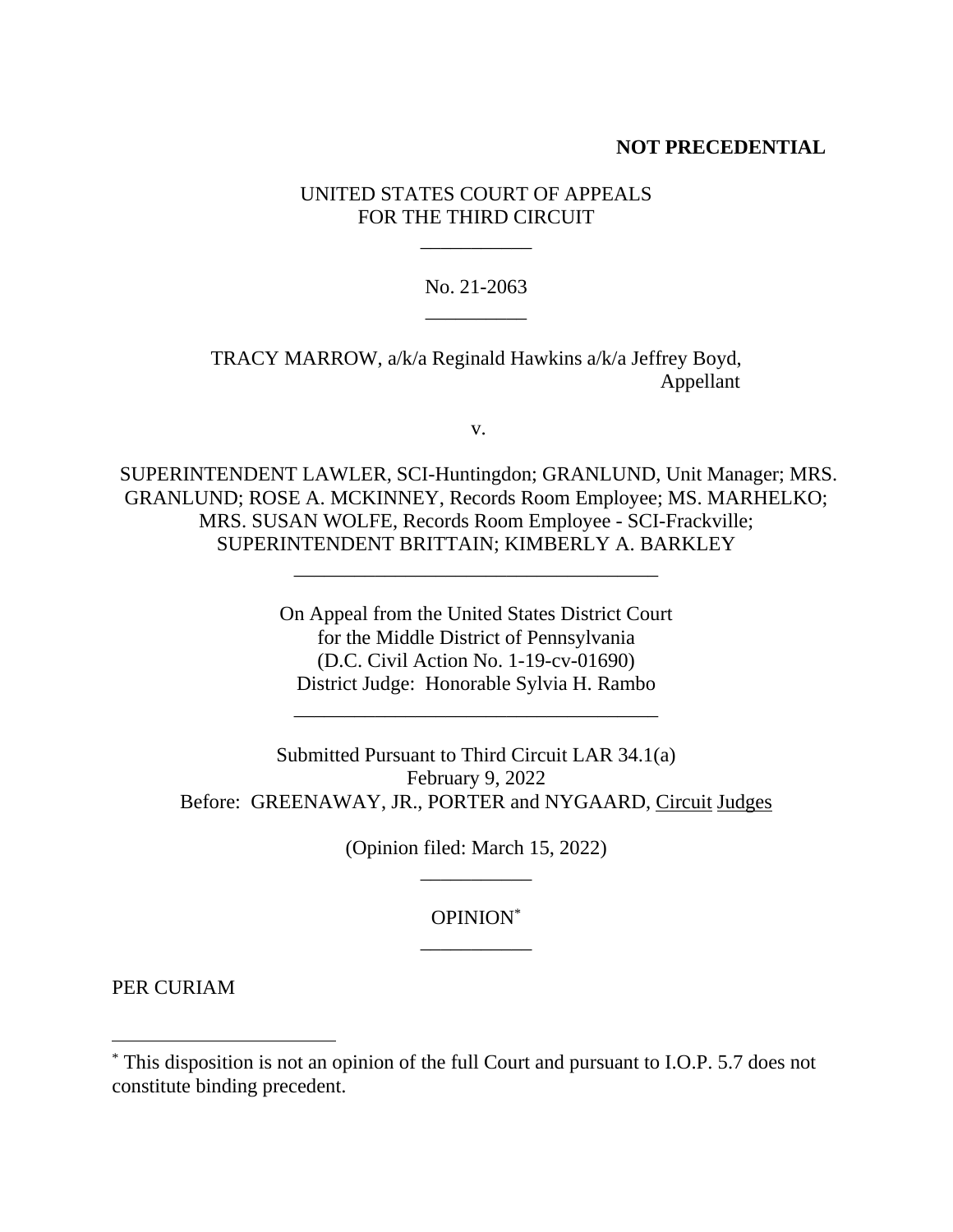Pro se appellant Tracy Marrow, a Pennsylvania state prisoner, appeals the District Court's entry of summary judgment in favor of Defendants. For the following reasons, we will affirm.

In 1990, Marrow began serving a 2-to-12-year sentence in Pennsylvania, under the Department of Corrections (DOC) Inmate No. BG4076, following his convictions for robbery and theft. He was paroled in 1993 but was returned to custody and found to be a technical parole violator in 1994. Since then, Marrow has served time on various sentences, including in New Jersey, for parole violations and other offenses. As of May 1, 2007, Marrow was found to have served "just over six years in Pennsylvania custody on his 1990 sentence." Hawkins v. Pa. Bd. of Prob. & Parole, No. 07-0552, 2007 WL 1852822, at \*2 (E.D. Pa. June 26, 2007). The 1990 ("BG4076") sentence was deemed completed on January 27, 2017, at which point Marrow began serving his current sentence of 8 1/2 to 20 years' imprisonment under DOC Inmate No. MV5624 for robberies and related offenses; his maximum date of release is March 11, 2035.

On October 1, 2019, Marrow filed a civil rights action pursuant to 42 U.S.C. § 1983 against various employees of the Pennsylvania Department of Corrections and a former member of the Pennsylvania Board of Probation and Parole (PBPP). In his complaint, Marrow alleges that his maximum release date on his BG4076 sentence was illegally extended by 17 years, from May 2, 2000, to January 28, 2017. He first maintains that Defendants McKinney and Mrs. Granlund, Record's Room employees at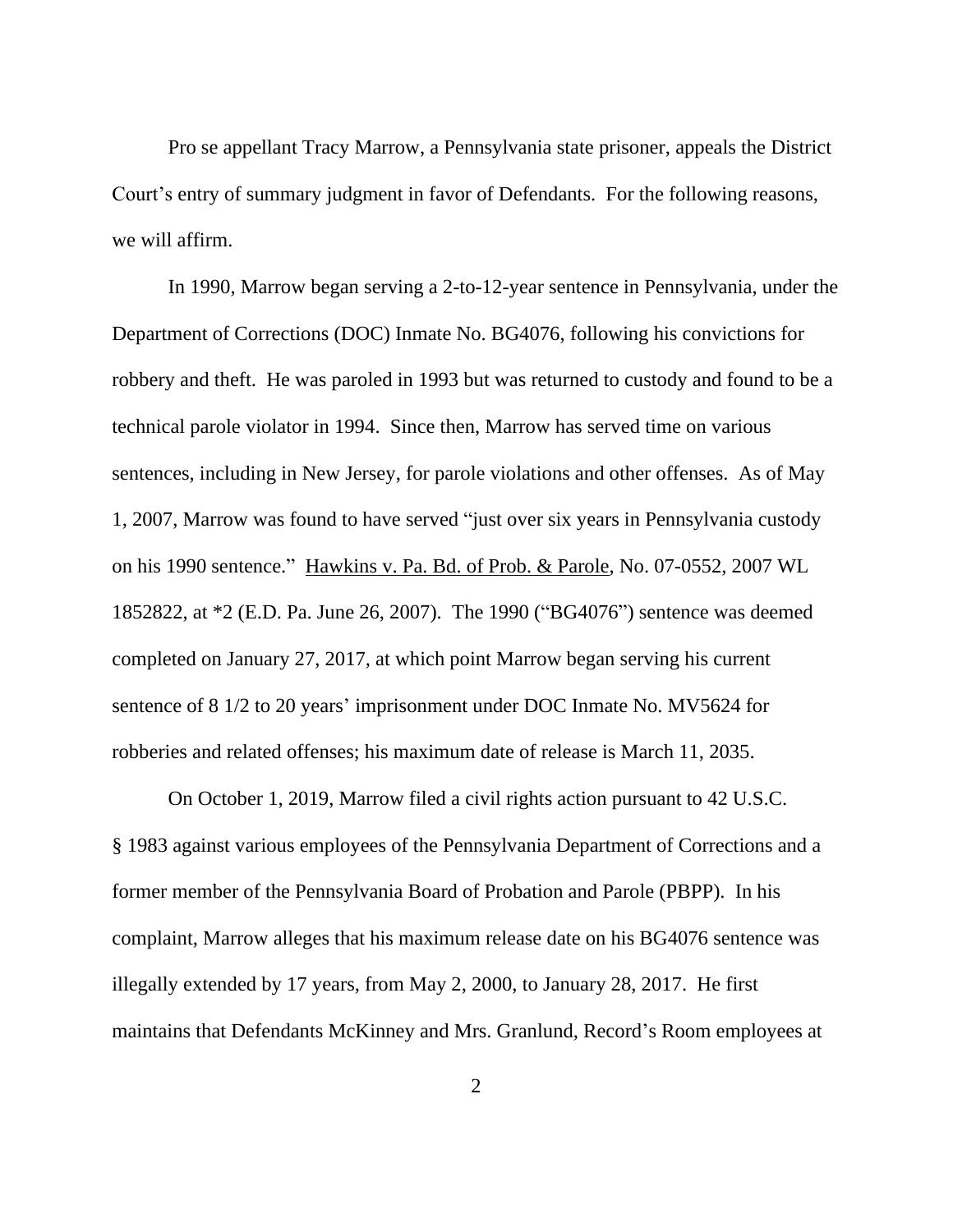SCI-Huntingdon, miscalculated his sentence by changing a 4-year suspended probation sentence imposed in 1994, to a 1-4 years' imprisonment sentence. He claims that he served that sentence under DOC Inmate No. DA5439 from June 25, 1996, until he was paroled on April 7, 1999. He also claims that Defendant Lawler, Superintendent at SCI-Huntingdon, lacked a sentencing order to hold him for that sentence. Marrow next claims that he was erroneously required to serve an 18-month parole violation sentence twice, first from 2002 to 2004, and then from 2006 to 2008. In between, he served prison time in New Jersey; he also argues that the DOC failed to credit his BG4076 sentence for the time served in New Jersey. Marrow alleges that, in response to his complaint that he was being held beyond the statutory maximum for his BG4076 sentence, certain defendants lied or misrepresented that information about his sentencing status sheets was unavailable, and all of the defendants were deliberately indifferent. He seeks injunctive relief, including 17 years' credit towards his current sentence under MV-5624, as well as monetary damages.

The Defendants filed motions to dismiss the complaint, which the District Court granted in part,<sup>1</sup> allowing Marrow to proceed with his Eighth Amendment claim against all of the defendants for deliberate indifference to his overincarceration. See ECF No. 42. After the close of discovery, Marrow and the defendants cross-moved for summary

<sup>&</sup>lt;sup>1</sup> We will not review this decision because Marrow does not challenge it in any meaningful way on appeal. See In re Wettach, 811 F.3d 99, 115 (3d Cir. 2016) (holding that arguments not developed in an appellant's opening brief are forfeited).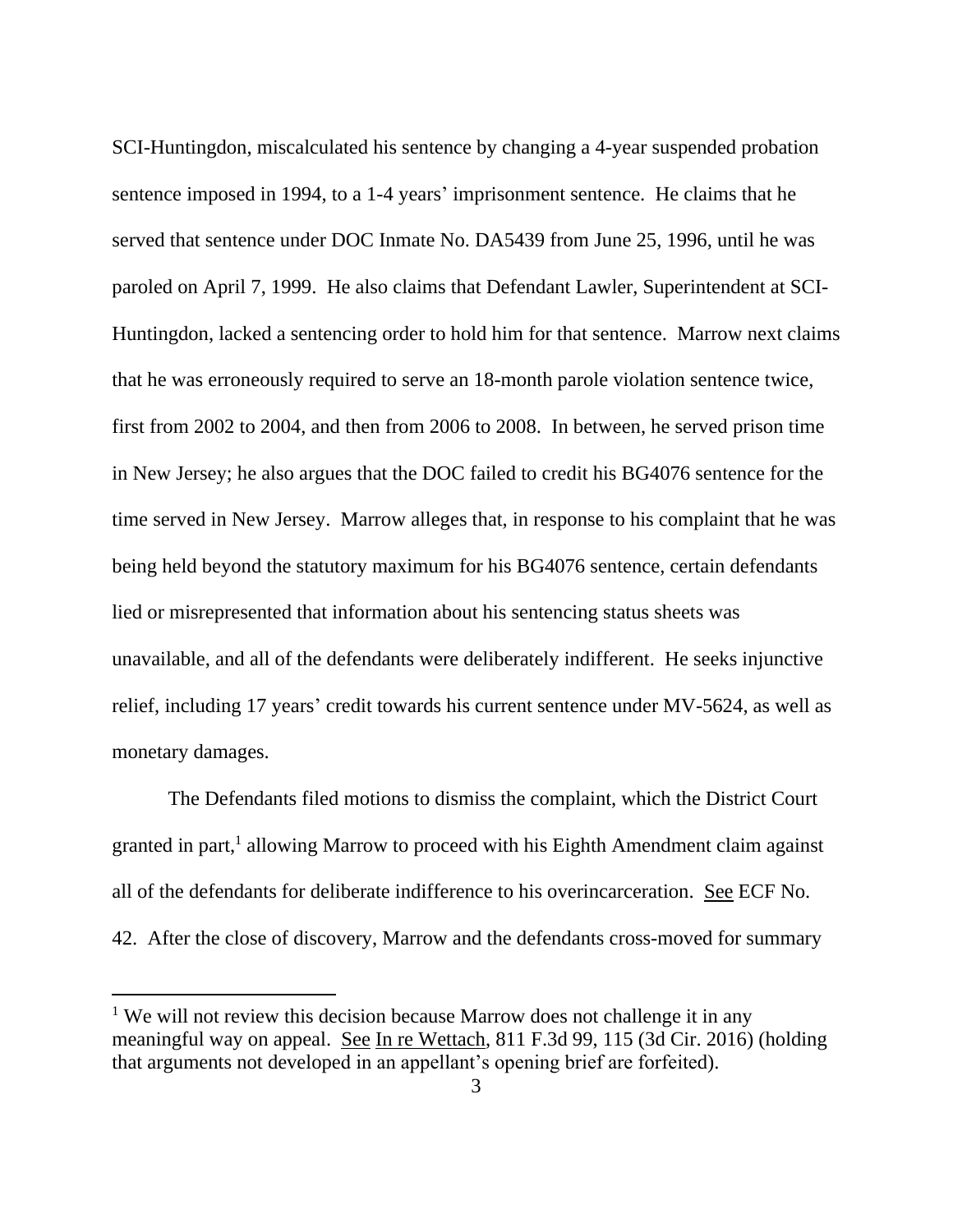judgment. Defendants argued, inter alia, that Marrow failed both to administratively exhaust his claims<sup>2</sup> and to establish an Eighth Amendment violation. The District Court notified the parties that it would consider exhaustion in its role as fact-finder. See Paladino v. Newsome, 885 F.3d 203, 211 (3d Cir. 2018). After considering the parties' responses, the District Court denied Marrow's motion and granted judgment in favor of defendants. Marrow appealed.

We have jurisdiction pursuant to 28 U.S.C. § 1291. We review the District Court's order granting summary judgment de novo and review the facts in the light most favorable to the nonmoving party. Burns v. Pa. Dep't of Corr., 642 F.3d 163, 170 (3d Cir. 2011). A grant of summary judgment will be affirmed if our review reveals that "there is no genuine dispute as to any material fact and the movant is entitled to judgment as a matter of law." Fed. R. Civ. P. 56(a).

First, Marrow's argument that the District Court failed to provide him an opportunity to file a statement of material facts and an affidavit to support his motion for summary judgment is meritless. Marrow was required to support his motion at the time it was filed with citations to materials in the record. See Fed. R. Civ. P.  $56(c)(1)(A)$ . Moreover, the District Court directed him to respond to the Defendants' motion for

<sup>&</sup>lt;sup>2</sup> The Prison Litigation Reform Act (PLRA) requires an inmate to exhaust "such administrative remedies as are available" before bringing suit under § 1983 to challenge prison conditions. Ross v. Blake, 578 U.S. 632, 635 (2016) (quoting 42 U.S.C. § 1997e(a)).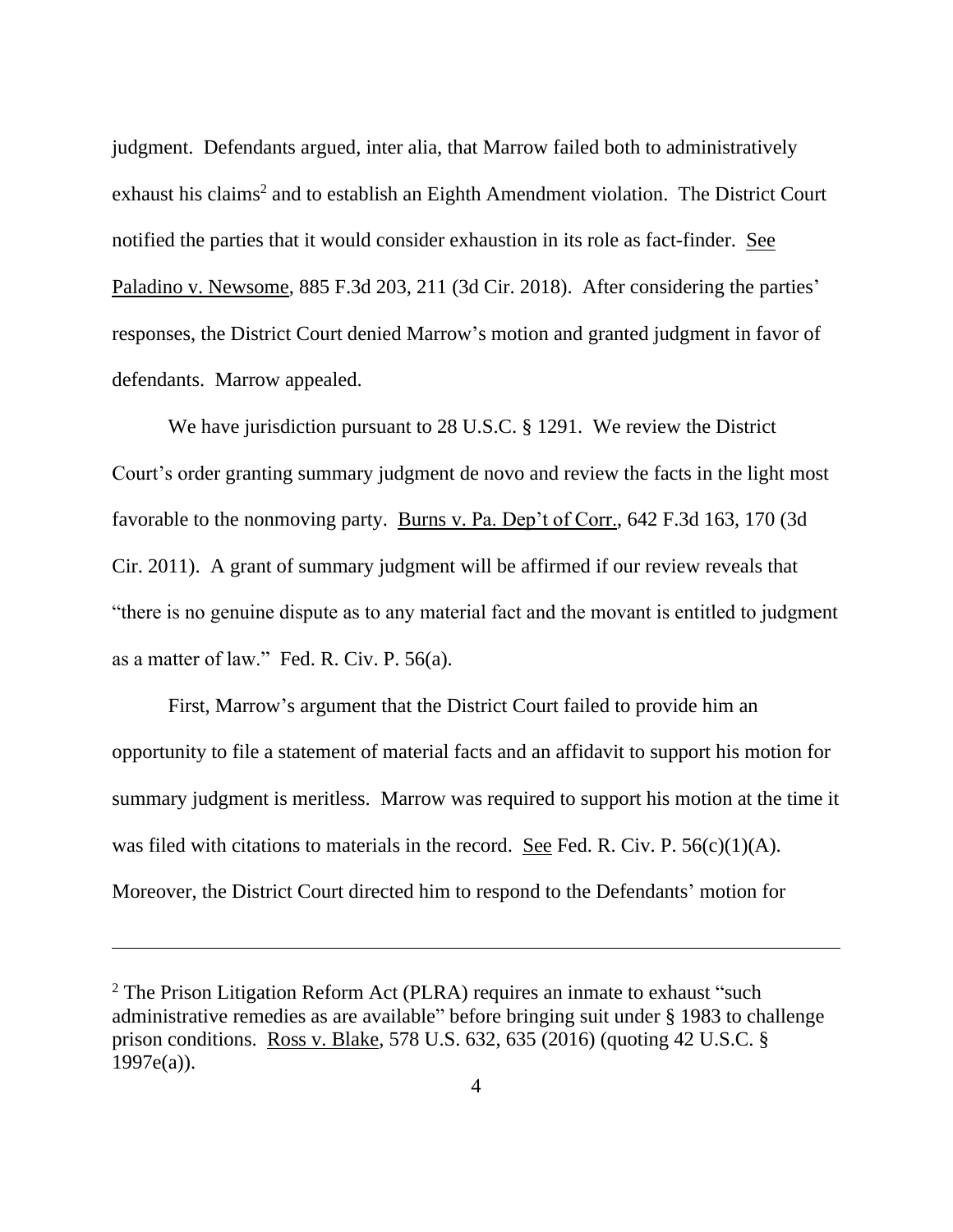summary judgment, brief in support, and statement of material facts. Marrow's response, like his summary judgment motion, was largely filled with unsupported allegations and legal conclusions. The District Court therefore did not err in accepting the majority of the Defendants' facts as undisputed. See ECF No. 68 at 8 n.1; Fed. R. Civ. P. 56(e).<sup>3</sup>

Marrow argues that the District Court erred in granting summary judgment based in part on his failure to exhaust his administrative remedies. In Pennsylvania, inmate grievances are handled according to the DOC's Inmate Grievance System Policy DC-ADM 804. See Dkt. No. 63-8. As relevant here, the policy requires grievances to "identify individuals directly involved in the event(s)" and "request the specific relief sought." Id. at 5. It is beyond genuine dispute that Marrow failed to name Defendants Barkley, (Mrs.) Granlund, UM Granlund, Lawler, Marhelko, and McKinney in his administrative grievances, and there is no evidence that the prison excused that procedural defect. See Spruill v. Gillis, 372 F.3d 218, 234 (3d Cir. 2004). The record also makes clear that Marrow failed to request monetary damages during the grievance proceedings. Indeed, Marrow admitted in his summary judgment response that he did not

<sup>&</sup>lt;sup>3</sup> Marrow also argues that he sent a "Production of Complete Discovery" by certified mail to the District Court in January 2021, but it was not received because "the defendants" tampered with his mail. He claims that this "government interference" prevented him from establishing his claims at summary judgment. The parties were directed to complete discovery by February 5, 2021, but Marrow was not required to file any discovery motion with the Court. Moreover, the "Production of Documents" Marrow sought to present were in fact filed with the District Court on February 9, 2021 (ECF No. 55-1), and, again, he failed to support his claims at summary judgment. See Informal Br., Ex.  $9(d)-(e)$ .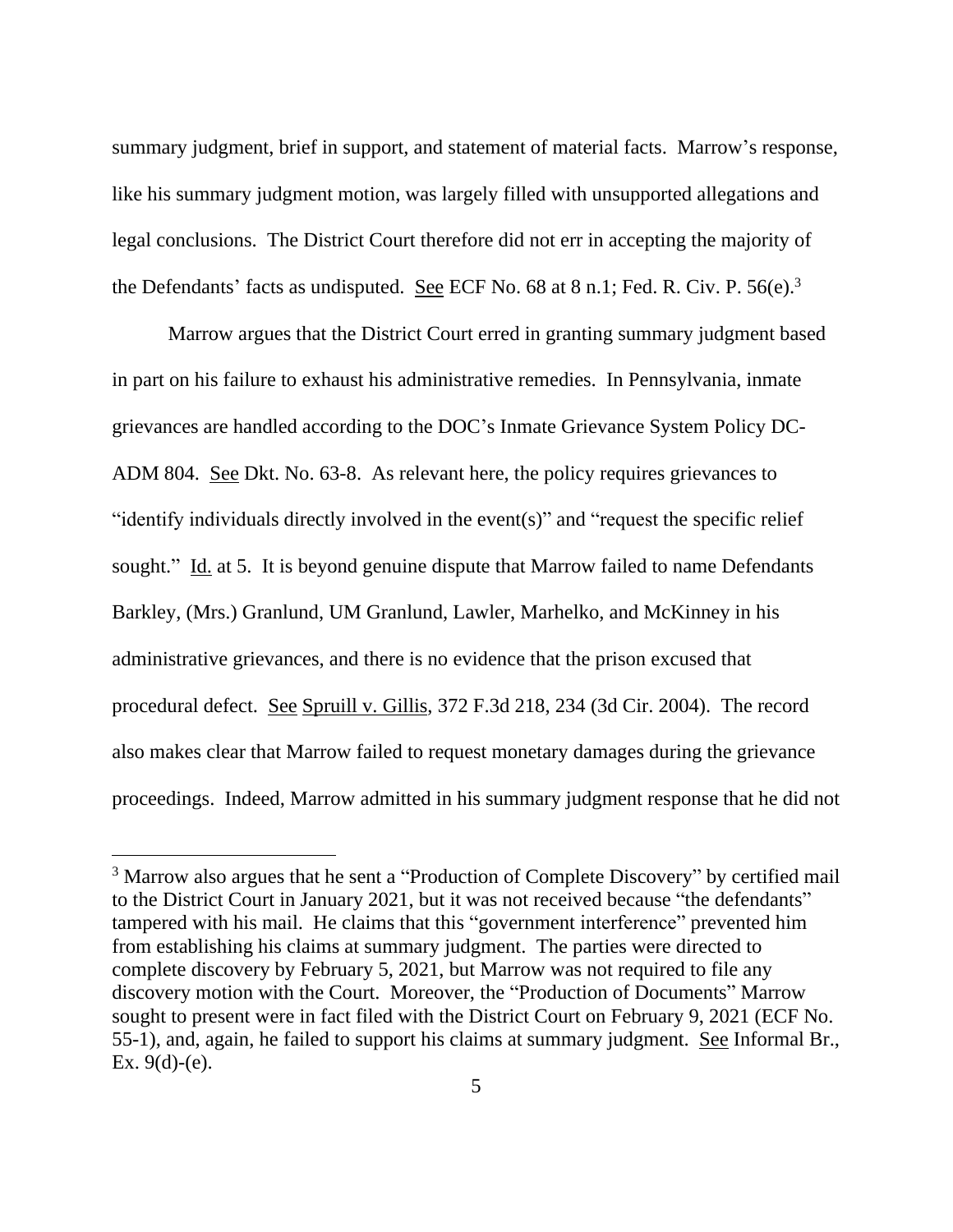properly exhaust his claims.<sup>4</sup> See ECF No. 66 4, ¶ 18. Rather, he claimed that Defendants had waived the right to assert the lack of exhaustion as an affirmative defense by failing to raise it in their motion to dismiss, an argument the District Court correctly rejected. See id.; see also Brown v. Croak, 312 F.3d 109, 111-12 (3d Cir. 2002). Accordingly, summary judgment was warranted on these procedurally defaulted claims. See Ross, 578 U.S. at 639 (noting that courts may not excuse a failure to exhaust).

As to the remaining defendants, Wolfe and Brittain, the District Court properly concluded that the Eighth Amendment claim lacks merit. The detention of an inmate "beyond the termination of his sentence . . . violate[s] the [E]ighth [A]mendment's proscription against cruel and unusual punishment" if the "incarceration [is] without penological justification." Moore v. Tartler, 986 F.2d 682, 686 (3d Cir. 1993). To recover for overdetention in violation of the Eighth Amendment, a plaintiff must show: "(1) a prison official had knowledge of the prisoner's problem and thus of the risk that unwarranted punishment was being, or would be, inflicted; (2) the official either failed to act or took only ineffectual action under the circumstances, indicating that his response to

<sup>&</sup>lt;sup>4</sup> Marrow claimed in his amended complaint that he grieved the matter in 2019; those grievances were part of the record before the District Court. On appeal, he argues for the first time that he filed grievances in 2006 naming all of the defendants and also asking for monetary damages. He fails to present evidence to support this claim, and, moreover, we will not consider arguments that were not presented to the District Court. See Tri-M Grp., LLC v. Sharp, 638 F.3d 406, 416 (3d Cir. 2011) (noting that arguments not raised in the district court generally will not be considered for the first time on appeal).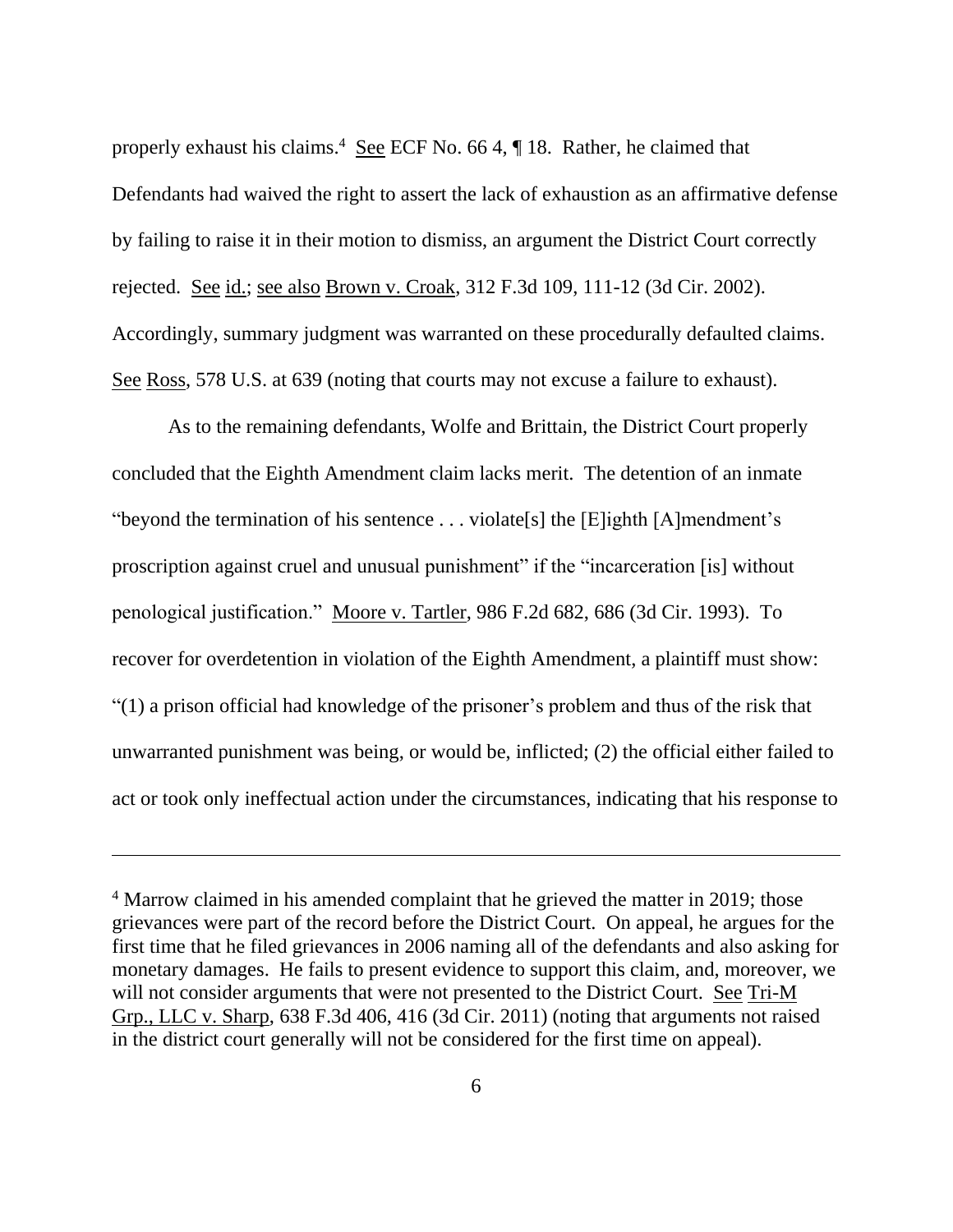the problem was a product of deliberate indifference to the prisoner's plight; and (3) a causal connection between the official's response to the problem and the unjustified detention." Montanez v. Thompson, 603 F.3d 243, 252 (3d Cir. 2010). We have recognized that deliberate indifference may be shown where "prison officials were put on notice and simply refused to investigate a prisoner's claim of sentence miscalculation." Moore, 986 F.2d at 686. We agree with the District Court that such is not the case here.

In his grievances, Marrow did not specifically challenge his sentence under DA5439 or any particular parole violation sentence. Rather, he alleged generally that there were "miscalculations" with his BF4076 sentence and that his maximum date of release was erroneously extended from 2000 to 2017. He claimed to have "proof against the PBPP" and proof that the records department at SCI-Huntingdon acted fraudulently, but he failed to provide any evidence to support his claim. ECF No. 63-9 at 5. In the initial response, an inquiry was made of Defendant Wolfe, the Records Supervisor at SCI-Frackville, who indicated that Marrow's maximum release date was extended because of "several new convictions plus escape time." ECF No. 63-9 at 6. The response also advised Marrow that the PBPP was responsible for calculating "the [parole violator] max dates on recommits, not the DOC." Id. On appeal, Defendant Superintendent Brittain, the Facility Manager, indicated that the Corrections Classification and Program Manager had investigated Marrow's claim and that there was no basis to dispute the denial of the grievance. And on final appeal, the Chief Grievance